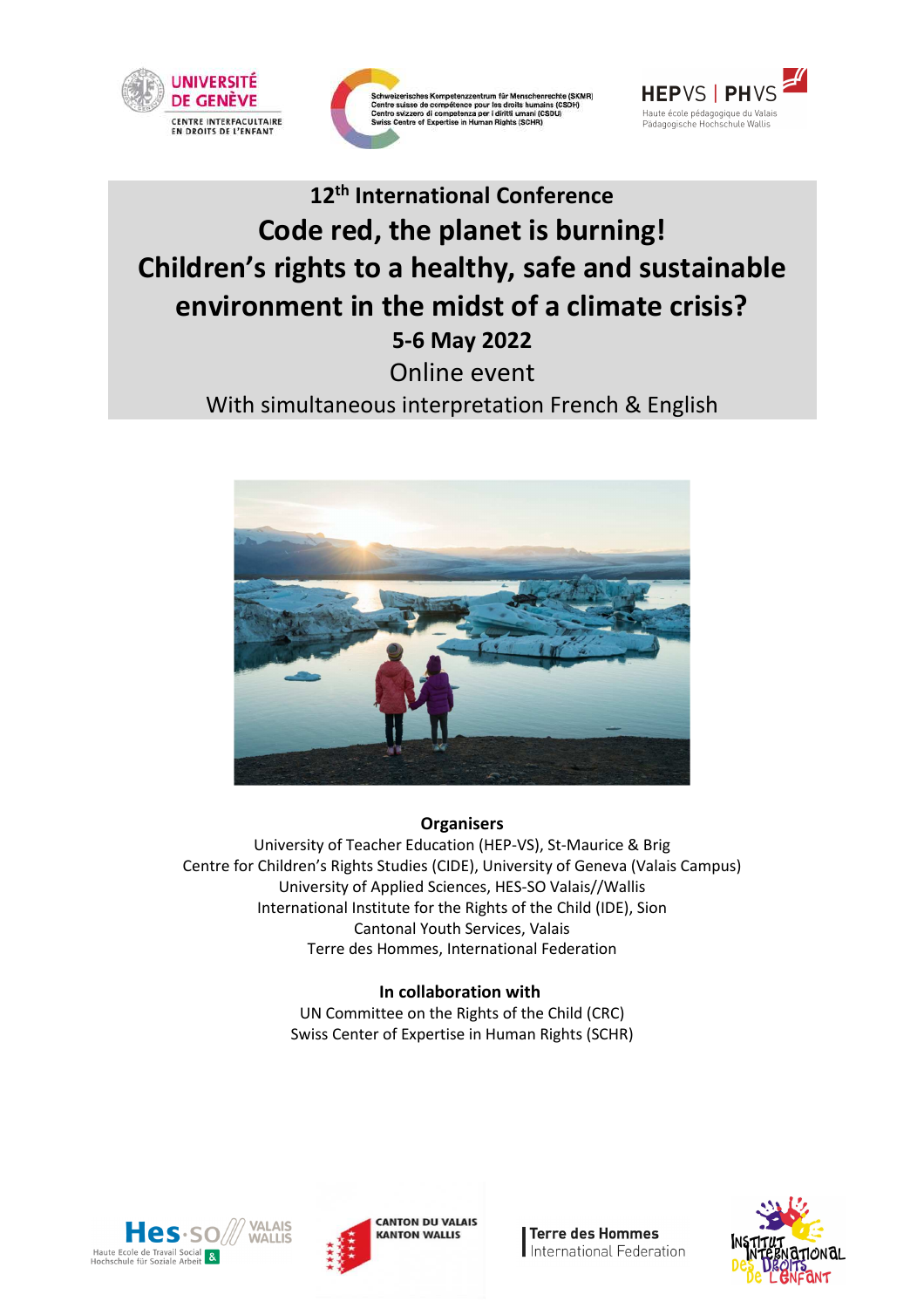### **Arguments**

It is impossible to ignore the alarming scientific conclusions of the Report of the Intergovernmental Panel on Climate Change (IPCC)<sup>1</sup> in August 2021. As fires were burning out of control on several continents, torrential rains had devastated entire communities, and persistent heat waves broke daily and monthly temperature records, the UN Secretary General simply stated that the report is a "code red for humanity". The Report's main takeaway is that even dramatic forceful proactive measures to reduce CO2 emissions will only at best mitigate a worsening situation, anything less opens the way for far more extreme weather events.

The loss of biodiversity, pollution, as well as climate change are significant interrelated contributors to the world experiencing political and economic instability, growing inequality, declining food and water security and increased threats to health and livelihoods.

Described as the "sixth mass extinction" by scientists,<sup>2</sup> human activity (such as land use change, pollution, overexploitation, and invasive alien species) has increased the loss of biodiversity. These anthropogenic developments are not cost neutral for the enjoyment of human (and children's) rights, which depend on thriving, biodiverse, healthy habitats and ecosystems. For example, environmental degradation has been described as one of "the most pressing and serious threats to the ability of present and future generations to enjoy the right to life".<sup>3</sup>

Children and young people have mobilized around the world, both in the North and the South, to require that governments and international organizations carry out the structural changes to avoid a catastrophic future for upcoming generations. While Greta Thunberg has become a household name and the public face of this movement, many thousands of children and young people activists have carried out school strikes and mass protests. These generational movements are present in Switzerland as well<sup>4</sup> even though public events were necessarily dimmed by the ongoing coronavirus public health crisis.

Also of note is that children and young people have opened new legal fronts and have engaged in creative and promising strategic litigation, both on domestic (e.g., Canada, Australia, Mexico, The Netherlands, etc.) and supranational levels (e.g., fifteen children have filed a communication with the UN Committee on the Rights of the Child against five States and a group of Portuguese children have submitted a very substantive case to the European Court of Human Rights).

Notwithstanding the fact that humanity is dealing with a "code red", the organization of a conference on children's rights in relation to climate crisis and degrading environment addresses key issues at the heart of the children's rights global agenda, inter alia, the right to life, the right to a healthy and safe environment, children's right to be heard, to participate in decision-making, and to access justice to further their cause, not to mention the right of children to have their best interests taken into account in climate policy decisions.

 $\overline{a}$ 

<sup>1</sup> https://www.ipcc.ch/report/ar6/wg1/

<sup>2</sup> Vignieri, S. (25 July 2014). Vanishing fauna. *Science*. 345 (6195): 392–412; IPBES (2018): The IPBES assessment report on land degradation and restoration; Montanarella, L., Scholes, R., and Brainich, A. (eds.). Secretariat of the Intergovernmental Science-Policy Platform on Biodiversity and Ecosystem Services, Bonn, Germany

<sup>3</sup> UN Human Rights Committee, General Comment No. 36, U.N. Doc. CCPR/C/GC/36, para. 62 (2019)

<sup>4</sup> https://climatestrike.ch/fr/movement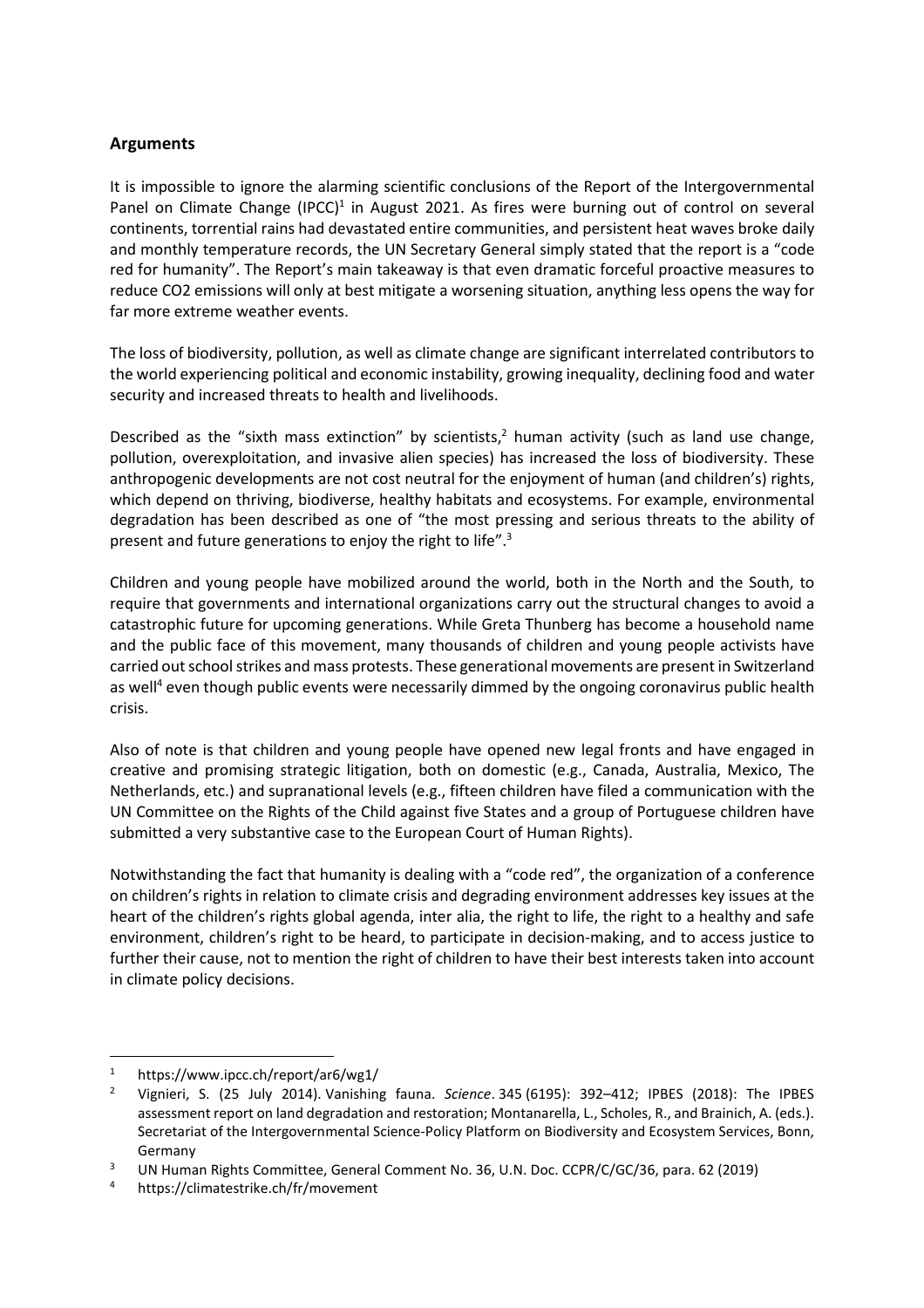In addition, the conference is envisioned as an opportunity to bring together child rights specialists from academia and civil society, Swiss children and children from abroad who are part of the movement to tackle the climate crisis, members of the Committee on the Rights of the Child working on General Comment 26 on children's rights and the environment with a special focus on climate change, as well as national and cantonal decision-makers who are engaged politically on these issues.

### **Objectives**

The conference aims to:

- hold a proactive interdisciplinary dialogue between stakeholders (children, advocates, professionals, politicians, academia) that mobilized in relation to child rights and the climate crisis
- highlight initiatives and good practices that support children and young people and concerned parties at local, national and international levels
- deepen the scientific and legal knowledge that will support strategies for evidence-based public policy
- clarify how children should be able to exercise their rights to information, participation, and access to justice to protect against environmental harm.

*The conference also serves as an official consultation of the UN Committee on the Rights of the Child towards producing General Comment 26 on the children's rights and the environment, with a special focus on climate change.* 

#### **Target audience**

This conference is intended for policy makers and professionals working with and for children and young people (teachers, social workers, psychologists, doctors, mediators, any other professional concerned with children and the environment), as well as representatives of the academic and scientific community.

**Presentations will take place in French (F) or English (E) and benefit from simultaneous interpretation in the other language.**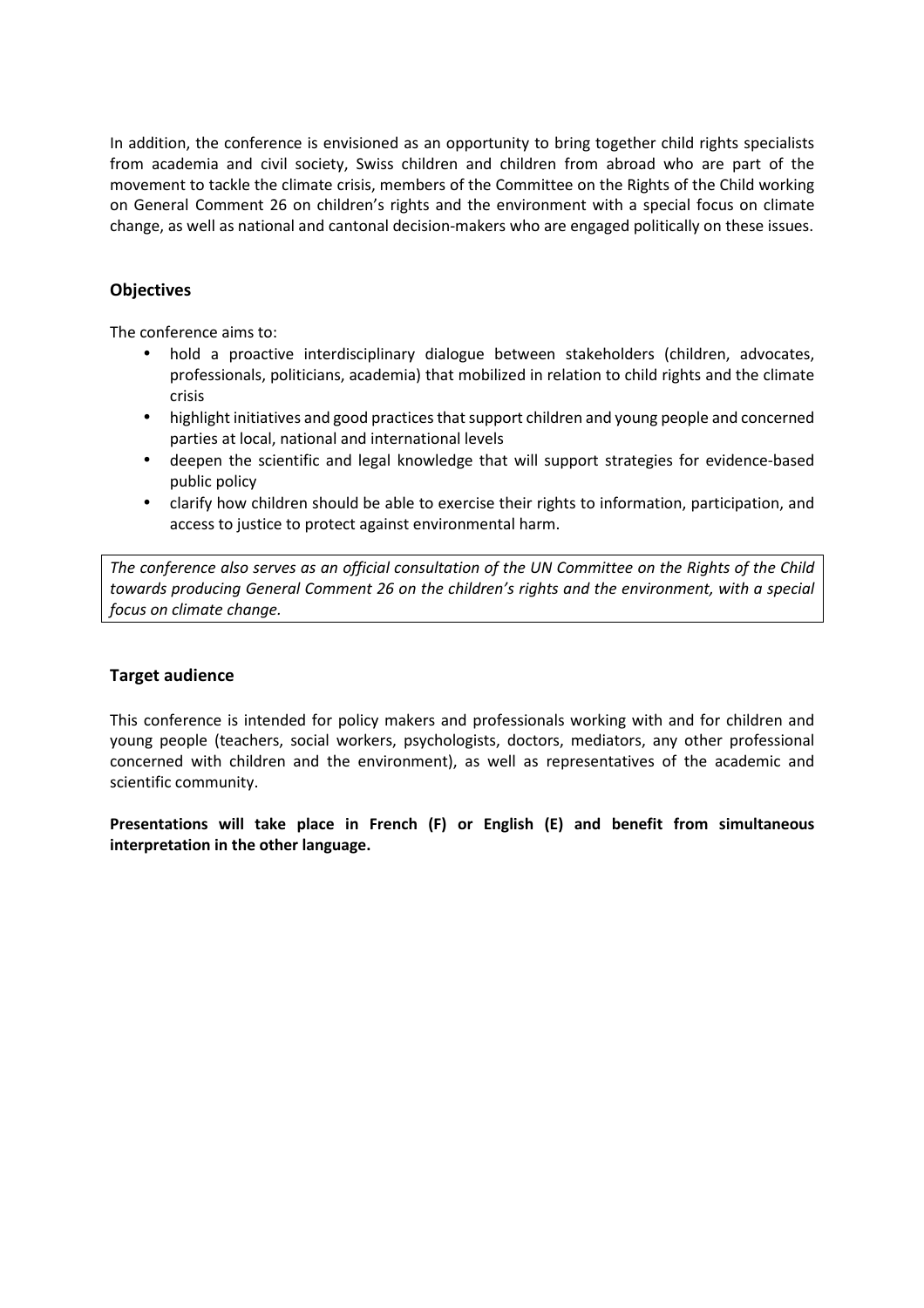## Thursday 5 May 2022

09:00 Online welcome of the participants

09:15 Opening **Amb. Jürg Lauber** (Switzerland), Permanent Representative of Switzerland to the United Nations **Mikiko Otani** (Japan), Chair of the UN Committee on the Rights of the Child **Prof. Yves Flückiger** (Switzerland), Rector of the University of Geneva

## **1 st module**

## **The Climate Crisis and Children's Rights: International Perspectives**

09 :30 *Session co-chaired by Hon. Clarence Nelson (Samoa), UN Committee on the Rights of the Child and Christian Nanchen (Switzerland), Cantonal Youth Services, Valais*

> **Prof. David R. Boyd** (Canada), Special Rapporteur on Human Rights and the Environment *Children's Right to a Healthy Environment: A 21st Century Imperative (E)*

- 09 :55 **Prof. Velina Todorova** (Bulgaria) and **Prof. Philip D. Jaffé** (Switzerland), UN Committee on the Rights of the Child & University of Geneva *CRC General Comment n°26 on Children's Rights and the environment (E)*
- 10:15 Break
- 10:35 **Indah Abayan** (Philippines), Child Rights Coalition Asia *Working with Children and CSOs in Promoting Children's Rights to a Health Environment in Asia (E)*
- 11:05 **Ilaria Paolazzi** (Switzerland), Child Rights Connect **Jonas Schubert** and **Katie Reid** (Germany), Terre des Hommes Germany *Child participation in the development of CRC General Comments, including General Comment 26 (E)*  **Bach** and **Kartik** members of the General Comment 26 Children's Advisory Team
- 11:35 **Marie-Claire Graf** (Switzerland) and **Heeta Lakhani** (India), YOUNGO *A need for climate action – participation rights of youth (E)*
- 11:50 Discussion with the participants
- 12:15 Break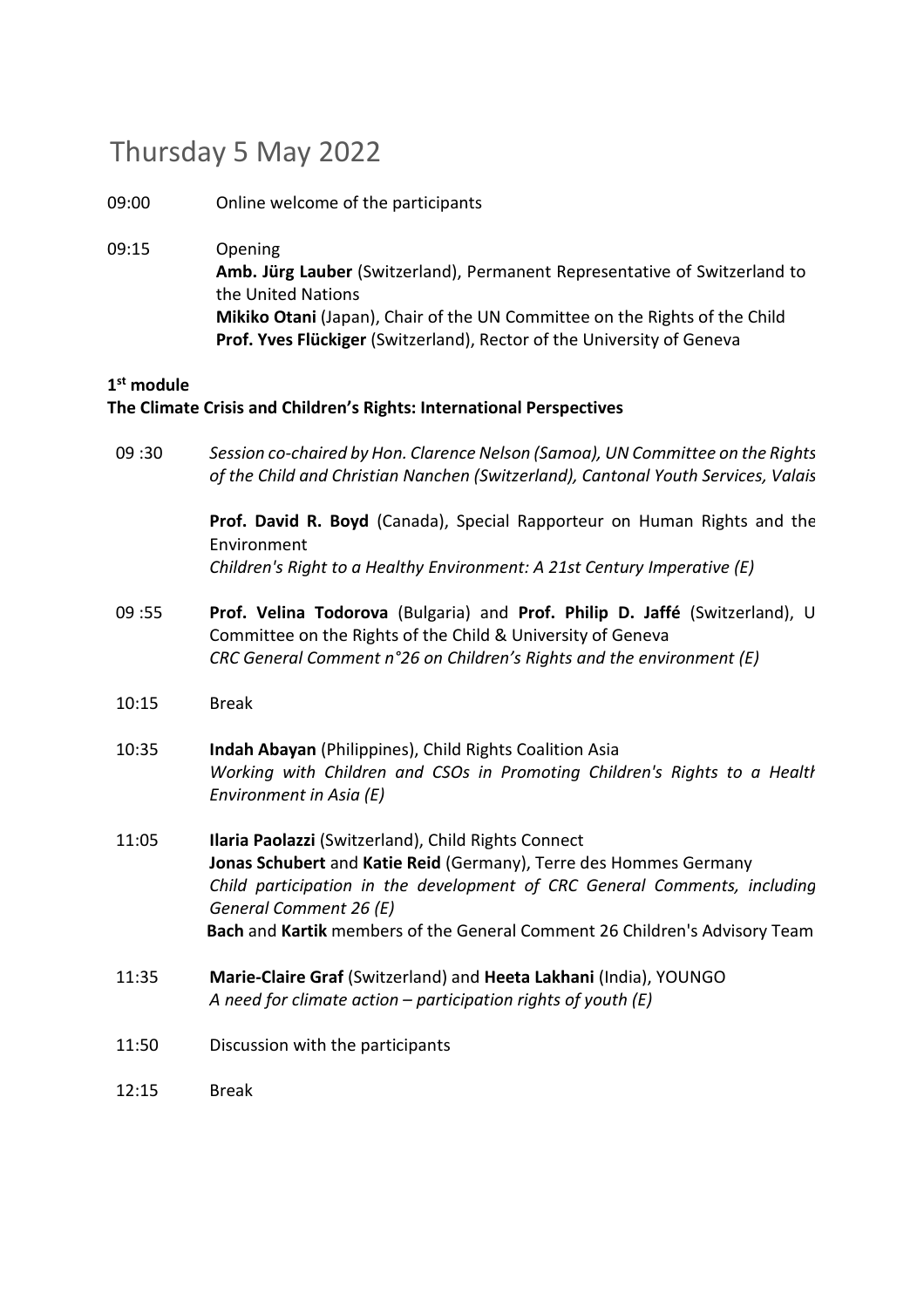## **2 nd module The Fight for the Climate: Children's and Young People's Experiences and Actions**

13:30 *Session co-chaired by Dr Rinchen Chopel (Buthan), UN Committee on the Rights of the Child and Steven Fricaud (Switzerland), International Institute for the Rights of the Child (IDE)* 

> **Prof. Caroline Hickman** (United Kingdom), Bath University *A new global survey illustrates the depth of anxiety many young people are feeling about climate change (E)*

- 14:00 **Laura Santacoloma** (Colombia), Dejusticia *Fighting Deforestation of the Amazon (E)*
- 14:20 **Stacy Algrain** (France), Founder of « La Corneille » *Pollution de l'environnement et préservation de la diversité : penser et agir (F)*
- 14:40 **Frederique Seidel** (Switzerland), Word Council of Churches (WCC) *Cooler earth – higher benefits for children (E)*
- 15:00 Discussion with the participants
- 15:15 Break
- 15:30 *Session co-chaired by Steven Fricaud (Switzerland), International Institute for the Rights of the Child (IDE), and Nicole Langenegger Roux (Switzerland), University of Applied Sciences (HES-SO Valais)*

**Prof. Tobias Brosch** (Switzerland), University of Geneva – Department of Psychology *Eco-anxiety among young people : Challenges and opportunities (E)* 

- 16:00 **Prof. Elisa Morgera** (United Kingdom), University of Strathclyde Law School, Glasgow *Children's human right to a healthy ocean and a safe climate. (E)*
- 16:20 **Josefa Cariño Tauli** (Philippines), Global Youth Biodiversity Network *Youth Leadership and Mobilization towards a Future in Harmony with Nature (E)*
- 16:40 Discussion with the participants
- 17:00 End of the day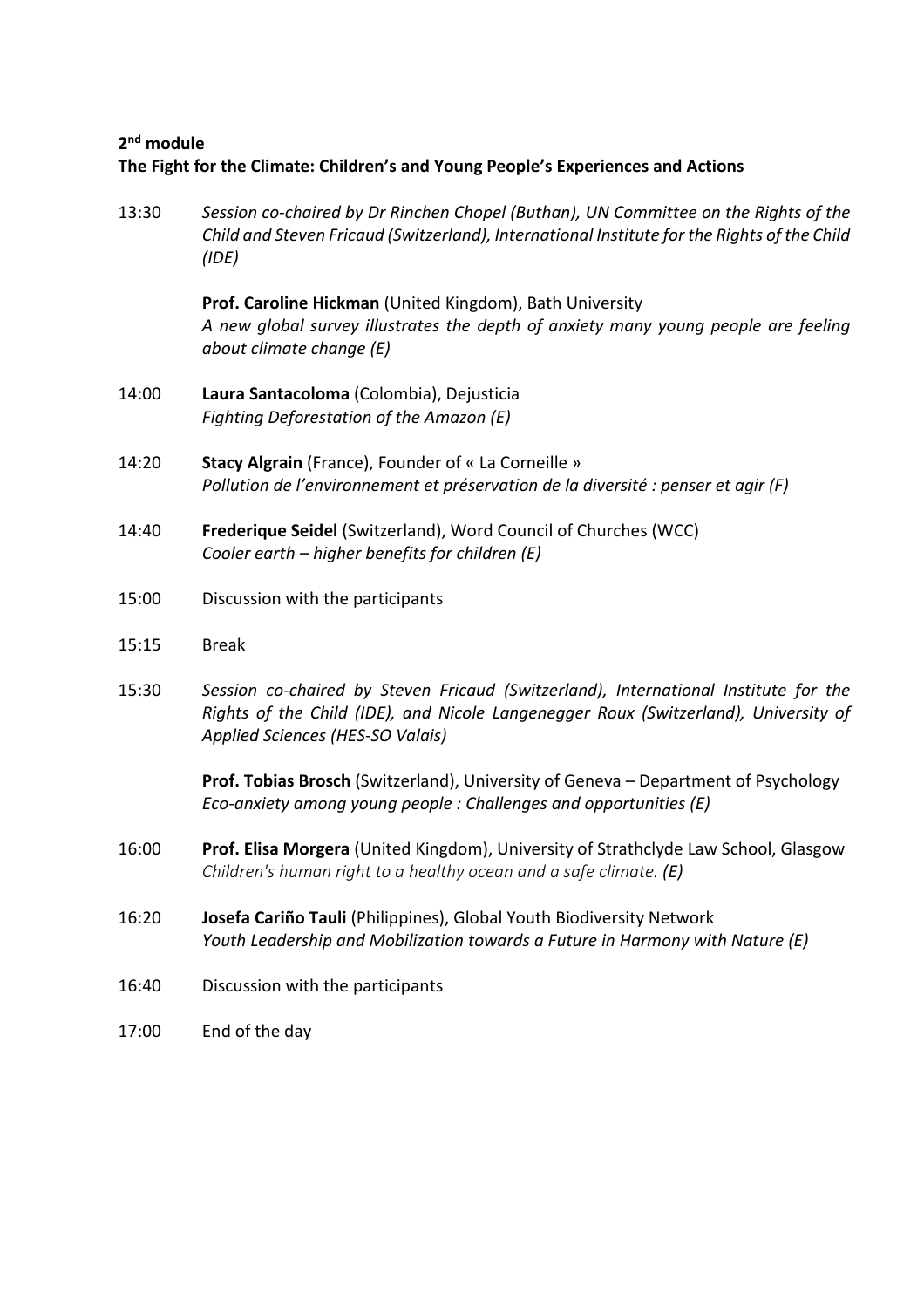# Friday 6 May 2022

### **3 rd module Education for Sustainable Development and Rights**

09:00 *Session co-chaired par Bragi Guðbrandsson (Iceland), UN Committee on the Rights of the Child, and Dr Maude Louviot (Switzerland), University of Teacher Education Valais*

> **Dre Isabelle Bosset** (Switzerland), Éducation21 *Education au développement durable (EDD): aux confluents de la science, de la politique, et de l'éducation (F)*

- 09:30 **Éric Nanchen** (Switzerland), Foundation for the Sustainable Development of Mountain Regions (FDDM) *Éducation au développement durable en Valais (F)*
- 10:00 **Prof. Bronwyn Hayward** (New Zealand), University of Canterbury *Rethinking Climate education: Strong ecological citizenship and children's rights in a chaotic climate future (E)*
- 10:30 Discussion with the audience
- 10:45 Break
- 11:00 *Session chaired by Prof. Nicole Langenegger Roux (Switzerland), University of Applied Sciences (HES-SO Valais)*

**Prof. Tristan Loloum** (Switzerland) et **Prof. Marion Repetti** (Switzerland), University of Applied Sciences Valais *(HES-SO Valais) L'environnementalisation du travail social (F)* 

- 11:30 **Donna Goodman** (USA), Donna Goodman Productions *Skills and Knowledge that children need to survive and thrive to fully empower their rights in this perilous time on Earth (E)*
- 12:00 Discussion with the participants
- 12:30 Break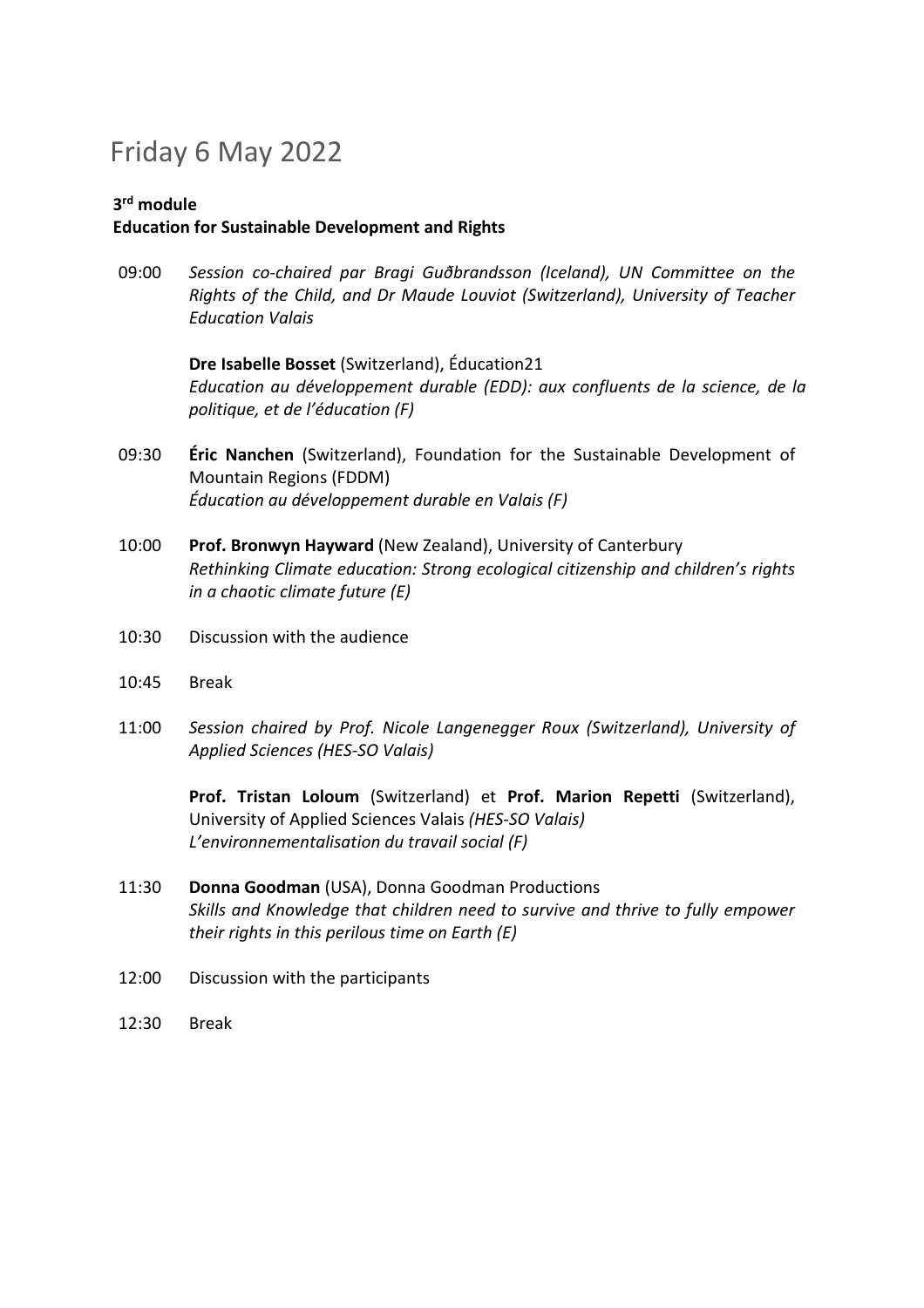## **4 th module**

#### **Policy Issues and Perspectives**

13:45 *Session chaired by Sophie Kiladze (Georgia), UN Committee on the rights of the Child, and Steven Fricaud (Switzerland), International Institute for the Rights of the Child (IDE)* 

> **Sara Alsén** (Sweden), Blueair *Clean air for children (E)*

- 14:05 **Prof. Ann Skelton** (South Africa) and **Prof. Benyam Mezmur** (Ethiopia), UN Committee on the rights of the Child *Strategic litigation (E)*
- 14:35 **Mireya Garcìa de Murcia** (Spain), Council of Europe's Children Rights Division *Building an Europe for and with children : a Strategy fit for a challenging reality (E)*
- 15:00 *Roundtable discussion moderated by Özlem Lakatos (Switzerland), CIDE University of Geneva*

**Lisa Mazzone** (Switzerland), Swiss parliament (Green Party) **Noé Gauchard** (France), Youth for climate **François Kuhnis** (Switzerland), University of Applied Sciences Valais *(HES-SO Valais)*, Collectif Hes-Eco (climate group) **Julie Schnydrig** (Switzerland), Pro Natura **Manon Racine** (Switzerland), University of Applied Sciences and Arts Western Switzerland (HETSL / HES-SO) Faculty of Social Work & occupational Therapy Department*,* Association REESPire

- 16:00 Synthesis and closing remarks **Prof. Philip D. Jaffé** (Switzerland), UN Committee on the Rights of the Child & University of Geneva
- 16:15 End of the conference